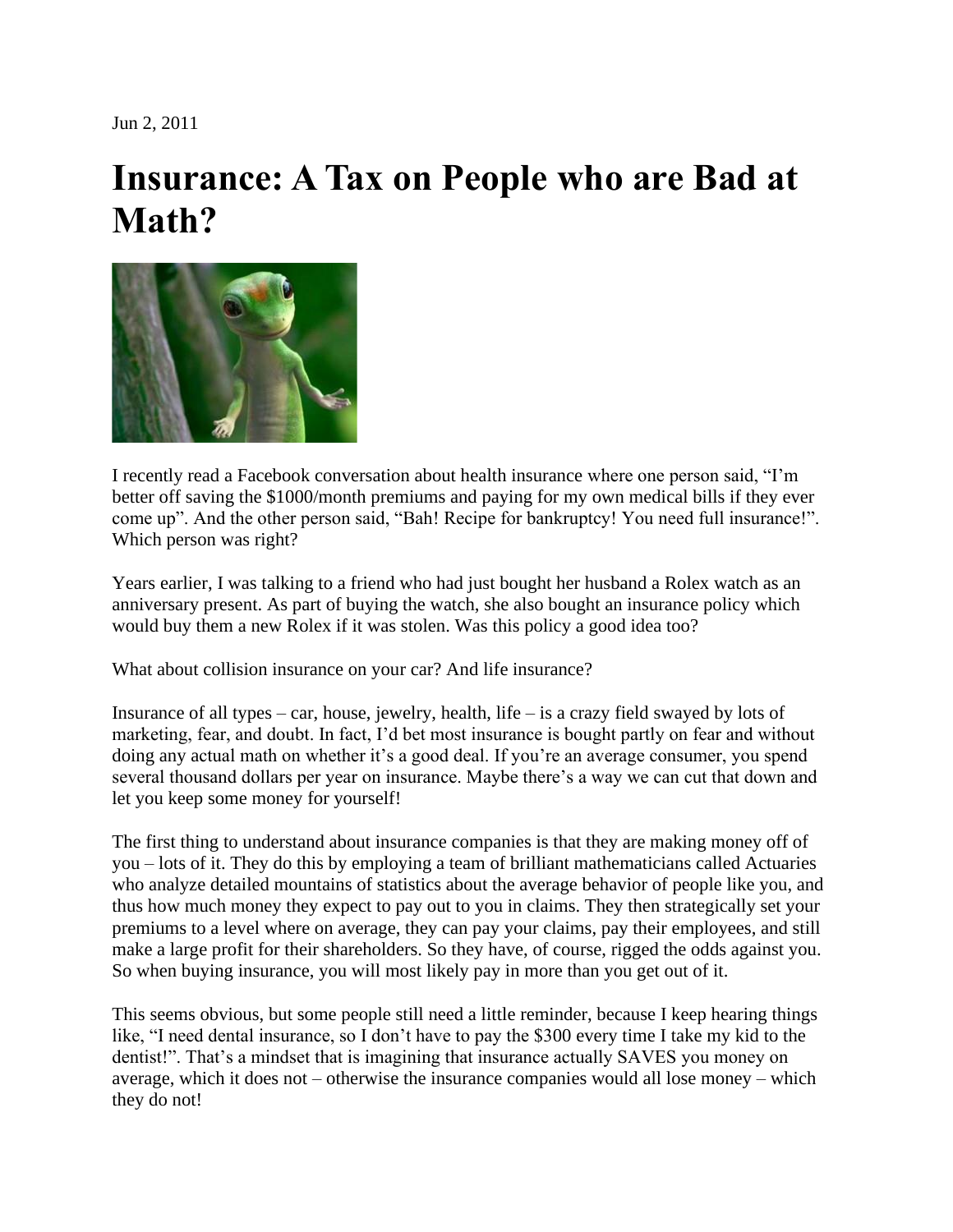Once you understand this, you realize there are only three possible reasons to get insurance in any particular area.

- You're forced to do it (car insurance laws, house insurance required by your mortgage bank)
- You can't afford the consequences (A burned-down house or a year in the intensive care unit at \$20,000 per day)
- You are riskier than the insurance company thinks you are (you engage in drunken car racing or competitive eating events on the weekends).Or on a more serious note – if you are **planning or expecting a baby**, or have any known upcoming or chronic health conditions.. these are good times to plan in advance and set yourself up with a much lower-deductible plan. The US is an unusually expensive place to have a baby in a hospital, and even I wouldn't advise risking paying for this out of your own pocket. The cost will range from \$3,000 to \$1 million+, depending on complications you cannot predict in advance.

That covers the main categories of insurance. But what about things that you can't afford but are really unlikely? Do you get kidnapping insurance on yourself to cover up to a \$3 million ransom? Identity theft insurance? Insurance on your kids? Extended warranties from Best Buy on your new laptop?

Stop! It's all a trick.

Luckily there is a solution: Get almost none of it. Especially if you already have a healthy 'Stash of savings built up and could thus afford any unexpected expenses.

Since you'll be driving only affordable used cars with no bank loans, get only liability insurance. Since you will be keeping yourself healthy for life, get only a "catastrophic" type of health plan where you pay ALL your own bills unless the cost exceeds \$5-10k in a given year. Since you will be building up savings and cutting your living expenses, and you are very unlikely to die in the next few years, you may not need any form of life insurance.

My wife and I have never carried life insurance on ourselves, and we consider it a compliment to each other: "I believe you would do Just Fine if I wasn't around, because you're a capable and independent person". Get the highest deductible on your house insurance that the mortgage company will allow. Or if you have no mortgage, the highest you are comfortable forking over after an incredibly unlikely event (I usually set mine at about \$10k).

Then for the insurance lines that you are keeping, do a nice afternoon of shopping around – I did this last January and sliced about \$300 per year off of my remaining home and car insurance. The winners for me ended up being subsidiaries of Geico, although different people will find their results vary with different insurance companies, strangely enough.

Then put all the savings from these premiums into growing your nest egg, realizing that you are now getting paid to be your own insurance company.